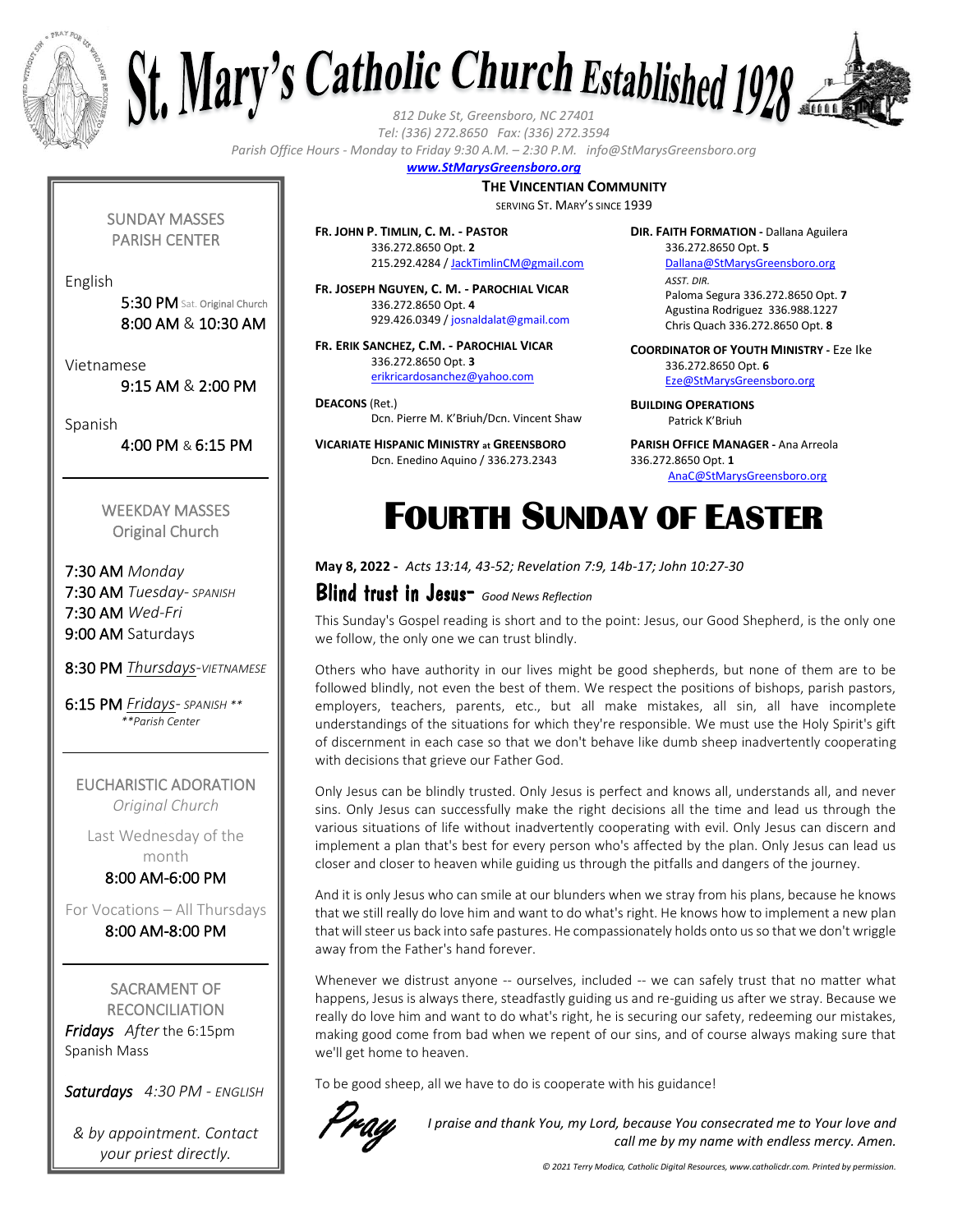#### **Monday, May 9**

Easter Weekday Acts 11:1-18 Jn 10:1-10

#### **Tuesday, May 10**

Easter Weekday [Saint John of Avila, Priest and Doctor of the Church; USA: Saint Damien de Veuster, Priest] Acts 11:19-26 Jn 10:22-30

**Wednesday, May 11** Easter Weekday Acts 12:24—13:5a Jn 12:44-50

#### **Thursday, May 12**

Easter Weekday [Saints Nereus and Achilleus, Martyrs; Saint Pancras, Martyr] Acts 13:13-25 Jn 13:16-20

#### **Friday, May 13**

*Easter Weekday [Our Lady of Fatima] Acts 13:26-33 Jn 14:1-6*

#### **Saturday, May 14**

Saint Matthias, Apostle Feast Acts 1:15-17, 20-26 Jn 15:9-17

#### **Sunday, May 15**

FIFTH SUNDAY OF EASTER Acts 14:21-27 Rv 21:1-5a Jn 13:31-33a, 34-35

### PRAYER REQUESTS



*We ask the charity of your prayers for the following members and friends of our parish who are ill*

Ann Abplanalp Adelina Castro Ana Lopez Ardelia Matthews Ashley Moore Betty McKinney Br. William Stover, C.M. Carol Ann Givens Catherine Shaw Claude Anderson Dcn. Vince Shaw

Edward Butler Florine Stafford Fr. Daniel Kramer C.M. Gabrielle Parker Gus Reid Gwen Drummer Lawrence Harris Harry McNeill Isabel Castro Jan M. Antoniewicz Jeronimo Lopez

John Garrett Joseph Nguyen Anh Tuan Joyce Penn Luis Carlos Castaño Marie Isley Mary Ann Coleman Mary Scotton Mary Stephen English Michael Cel Kmok Niko Castro

Oscar Lopez Roberta Stover Rose Simpson Ruth White Shalonda Williams Sharon Pauling Sherry Ross Stephanie Alcazar Stephanie Argiro Susana Lopez Terry Bradshaw Y Blom Marcella

### MASS INTENTIONS

|                   | 5:30 PM   | For Colleen Bolejack, for God's blessing and protection.<br>Requested by her family.                                                                |
|-------------------|-----------|-----------------------------------------------------------------------------------------------------------------------------------------------------|
| May 8             | 8:00 AM   | For the Repose of the Soul of Joseph Charles K'Briuh.<br>Requested by Nhu Nguyen.                                                                   |
|                   | 10:30 AM  | For the parishioners of St. Mary's.                                                                                                                 |
|                   | 4:00 PM   | For the Repose of the Soul of Guadalupe Jimenez<br>Nolazco.                                                                                         |
|                   | 6:15 PM   | For the Repose of the Souls of Gabriela Orizaba and<br>Timoteo Juarez. Requested by Diego and Noemi<br>Villanueva.                                  |
| Monday, May 9     | $7:30$ AM | CAMM                                                                                                                                                |
| Tuesday, May 10   | 7:30 AM   | For a Special Intention                                                                                                                             |
| Wednesday, May 11 | 7:30 AM   | <b>CAMM</b>                                                                                                                                         |
| Thursday, May 12  | 7:30 AM   | CAMM                                                                                                                                                |
| Friday, May 13    | 7:30 AM   | For the Repose of the soul of Mome Kondo and for the<br>Success and God's Guidance during the funerals.<br>Requested by Michel and Chantal Hiheglo. |
|                   | $6:15$ PM | For the Repose of the Souls of Roberto and Carlos<br>Sanchez Castro.                                                                                |
| Saturday, May 14  | $9:00$ AM | <b>CAMM</b>                                                                                                                                         |

# **PARISH WEEKLY ANNOUNCEMENTS**





#### **MARIAN PILGRIMAGE SITE VISIT**

As part of the 50th Anniversary of our Diocese of Charlotte, a custom statue of our Blessed Mother, "Mary, Mother of God," has been on pilgrimage to the parishes, missions, and Catholic schools throughout the diocese. The statue of Our Blessed Mother will come to our parish on Friday, May 20th and remain with us until Monday, May 23th. The statue of 'Mary, the Mother of God" will

be placed in the Original Church so as to have a place set aside for us to pray and spend time with our Blessed Mother and her Son, Jesus. Please mark these dates in your calendar. More information about our times for prayer and a schedule will be shared with you in the near future.

THE INTERNATIONAL/NATIONAL COMBINED COLLECTION will

be taken at all Masses next weekend. Your contribution to the good work of these organizations will give you an opportunity to participate in the mission of the Church locally, nationally and internationally. Please take the time to read the brochure you will receive from Monsignor Winslow, give prayerful thought to your level of participation, and respond with generous contribution. Envelopes for this collection are in your parish envelope packet.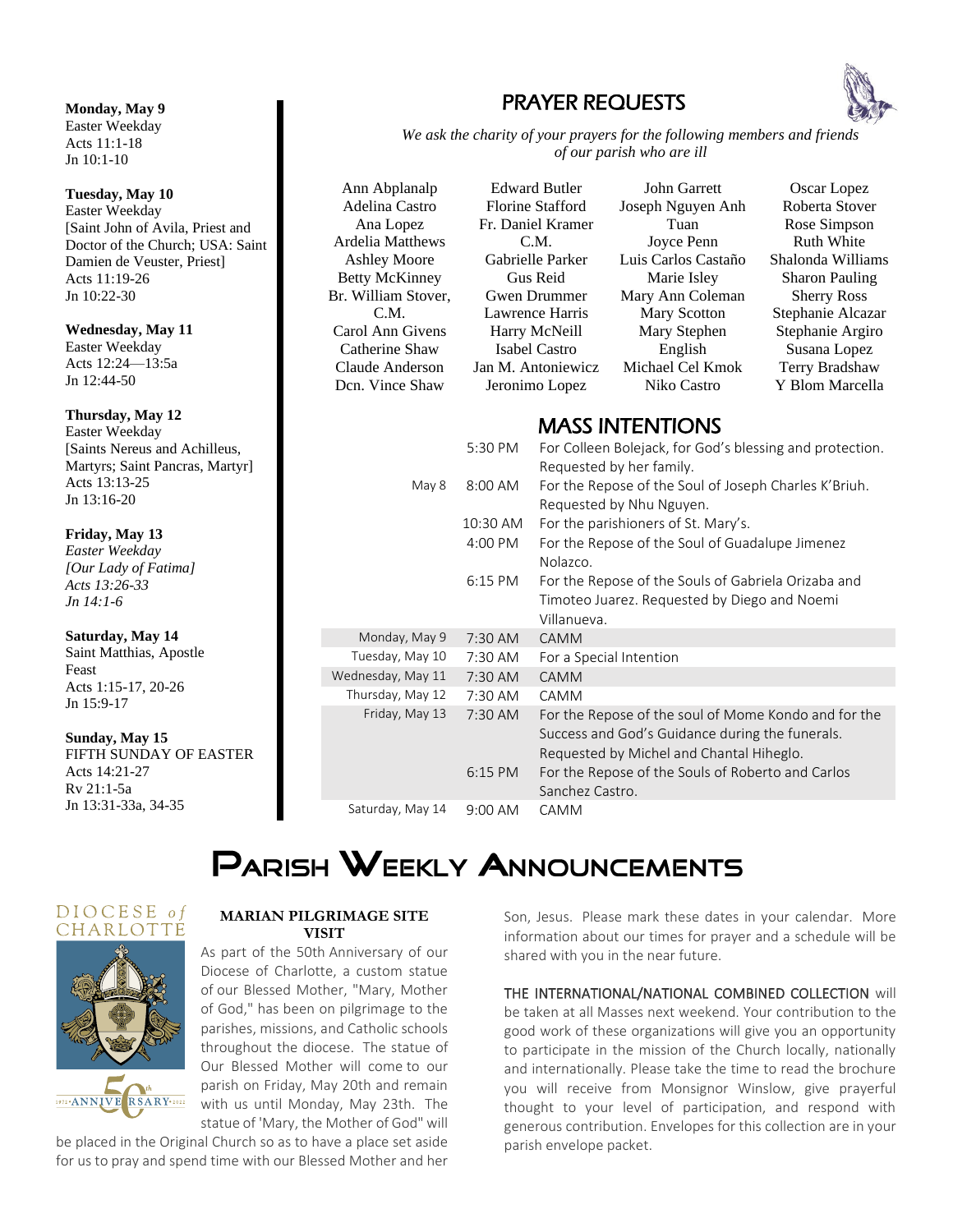

#### **NATIONAL VINCENTIAN VOCATION WEBSITE**

Please visit menonamission.net to get information about our news and activities. This

project was undertaken as a collaborative effort of the Eastern and Western Provinces. "Men on a Mission" presents a contemporary picture of our young men in formation, along with information on the ministries and local communities of our provinces. It also provides resources on discernment and other related matters.





**BAPTISMAL REQUIREMENTS** You can also find the baptismal requirements at

#### https://stmarysgreensboro.org/sacrements/

(newborns-6 years of age)

- 1. REGISTRATION. The family must be registered -form on file- in St. Mary's for no less than 2 months before the Baptism takes place.
	- If parents are registered somewhere else, they must present a Letter of Permission from their pastor in order for the child to be baptized here.
- 2. PRE-BAPTISMAL TALK. The Parents and godparents (sponsors) must have attended a pre-baptismal talk before the date of baptism.
- 3. SPONSORS. Sponsors must be registered at a Catholic Parish, be practicing Catholics, and must have received the Sacraments of Baptism, First Holy Communion, and Confirmation. If any of the Sponsors are living together as a couple, he/she must have been married in the Roman Catholic Church.
- 4. **DOCUMENTS.** Bring COPIES of:
	- Child's Birth Certificate
	- Pre-Baptismal Talk Certificate (Parents & Sponsors)
	- Sponsor's Sacramental Certificates
		- o Baptism, First Communion & Confirmation (or Marriage in case he/she is living with a significant other)

#### **MARRIAGE ANNULMENTS**

We have an Advocate for the Diocese of Charlotte Marriage Tribunal Office, and he is a Parishioner. For help with MARRIAGE ANNULMENTS, please contact Huy (Kevin) Le at (336) 848-5433 or

HQLe@rcdoc.org*.*

#### **IMPORTANT.... DOCUMENT REQUESTS TO ST. MARY'S**

*Do you need a Sponsor Certificate/letter for either Baptism or Confirmation, a letter for Immigration, Membership, any type of Recommendation letter, or document?* We must have your registration/census ON FILE for at least 2 months prior to your request.

#### **FAITH FORMATION REGISTRATIONS 2022-2023**

We are now open for new registrations. In order to register your child, you must:

- Be registered members of St. Mary's Church for at- least two months prior to choosing any faith formation program.
- Bring copy of Birth Certificate
- Bring copies of all sacraments received.
- Pay fee of \$30 per child.

All registrations will be handled by the Faith Formation office, during office hours Monday, Wednesday, and Friday from 8 am to 1 pm.

*For more information or questions please contact Mrs. Dallana Aguilera, Director of Faith Formation at 336-272-8650 option 5, or at Dallana@StMarysGreensboro.org*

|         | W. WHITERALL WALK |                                      | $\mathbf{v}^{\mathrm{opt}}$<br>$\mathcal{M}^{\mathcal{L}}$ |  |
|---------|-------------------|--------------------------------------|------------------------------------------------------------|--|
| w<br>÷  |                   | ÷<br><b>PETT</b><br>$\sim$<br>$\sim$ | شتر بن بر<br>مناسبته                                       |  |
| المسموح | ÷<br>an t         | ×<br>o<br>s<br>ω                     |                                                            |  |
|         | ×<br>۴<br>×.      |                                      | ٠                                                          |  |
|         |                   |                                      |                                                            |  |
|         |                   |                                      |                                                            |  |

**HOW TO BECOME A** *REGISTERED MEMBER* **OF ST MARY'S?** To all families and to all 21 year-old future members, please stop by the office to talk to Ana and fill out the registration/census form. There is no cost to become a member.



### *St. Mary's Social Outreach*

*INCON* is committed to *help with rent, utilities (electricity, heat, and water), and prescription* areas. This committee is composed of all St. Mary's cultural groups under the direction of Mr. Chris Fombin, please call Ana, our Office Manager at 336- 272-8650 from 9:30 a.m. - 2:30 p.m. to set up a confidential appointment. If you wish to make a donation to this program, please write a check to: "The Congregation of the Mission of St. Vincent de Paul in Germantown" Donations are always needed!

# **OUR FAITH COMMUNITIES**

## English-speaking Communit

*\*Schedule subject to change, please contact your coordinator directly*

*MONDAYS* **Youth Group,** 5:30 PM -7:30 PM, Parish Center, classroom 6. *TUESDAYS* **Faith Formation – English Program,** 6:00 PM -7:30 PM, Parish Center. *THURSDAYS* **Youth Group,** 5:30 PM -7:30 PM, Parish Center,

## classroom 6.

## IETNAMESE COMMUNITY

*\*Schedule subject to change, please contact your coordinator directly SUNDAYS* **Faith Formation & TNTT,** 12:00 PM, Parish Center.

#### READERS & ALTAR SERVERS – Children

Parents who would like to have their children become:

- Readers, please contact Hai Tran
- Altar Servers, please contact Tien Pham

You may also contact the catechists, or youth leaders to sign up for training.